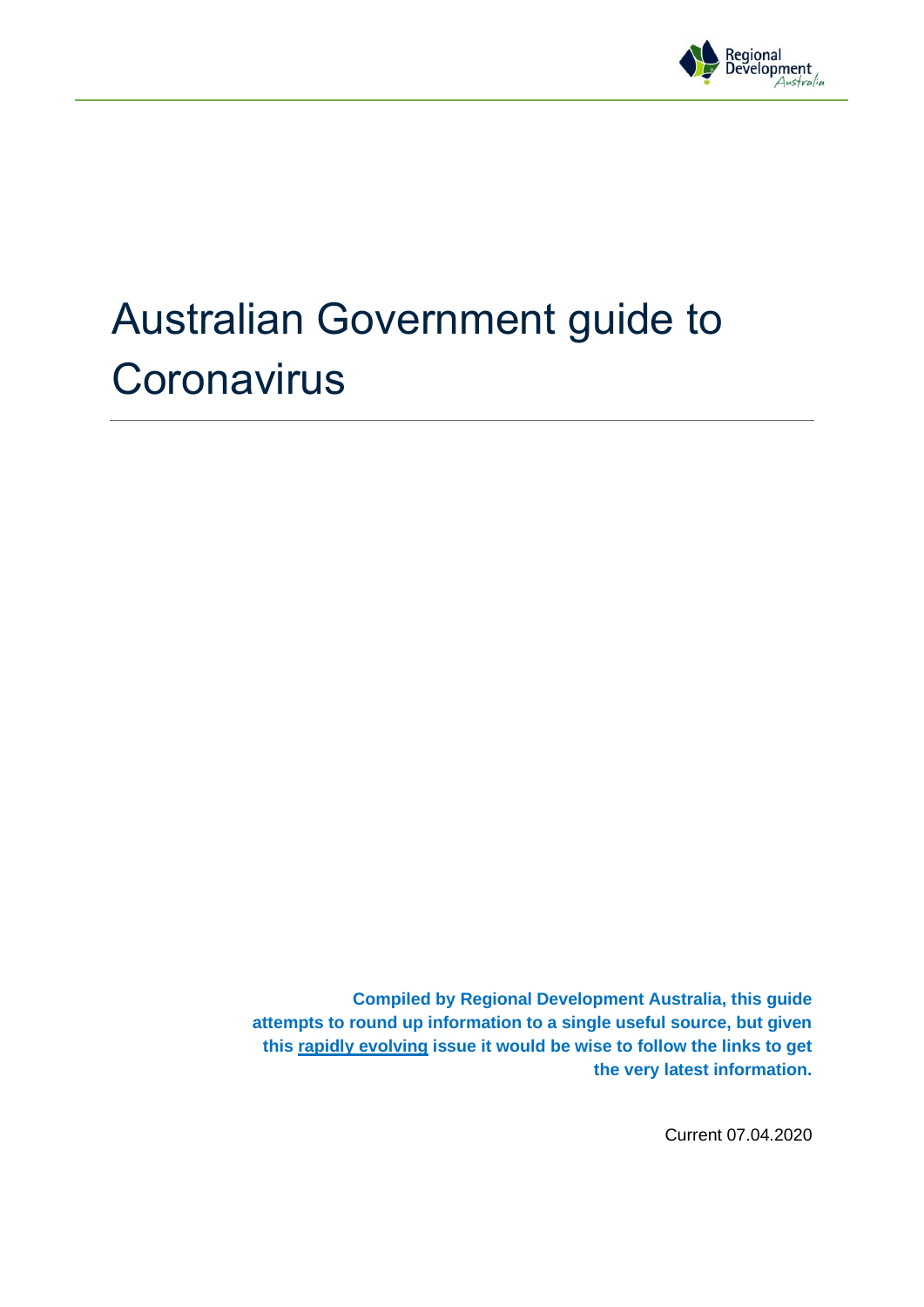

# COVID-19 Economic Response and updates

| Jobs Hub                                                         | 3  |
|------------------------------------------------------------------|----|
| Early Childhood Education and Care Relief Package                | 3  |
| JobKeeper Payment                                                | 4  |
| Measures to help renters                                         | 5  |
| Mental Health, Medicare and domestic violence                    | 5  |
| <b>WA Government support</b>                                     | 8  |
| Coronavirus supplement                                           | 9  |
| Payments to support households                                   | 10 |
| Early release of superannuation                                  | 10 |
| Temporarily reduce superannuation minimum drawdown rates         | 10 |
| Reducing social security deeming rates                           | 10 |
| <b>Coronavirus SME Guarantee Scheme</b>                          | 11 |
| Providing temporary relief for financially distressed businesses | 11 |
| Support for the aviation industry                                | 11 |
| WA Government support: One-off grants of \$17,500 to SMEs        | 11 |
| Enhancing the instant asset write-off                            | 12 |
| Backing business incentive                                       | 12 |
| Boosting Cash Flow for Employers                                 | 13 |
| Assistance for affected regions, communities and industries      | 14 |
| Supporting apprentices and trainees                              | 15 |
| Coronavirus and workplace laws                                   | 15 |
| <b>Australian Tax Office</b>                                     | 16 |
| Australian Government Department of Health                       | 17 |
| Commonwealth website links                                       | 20 |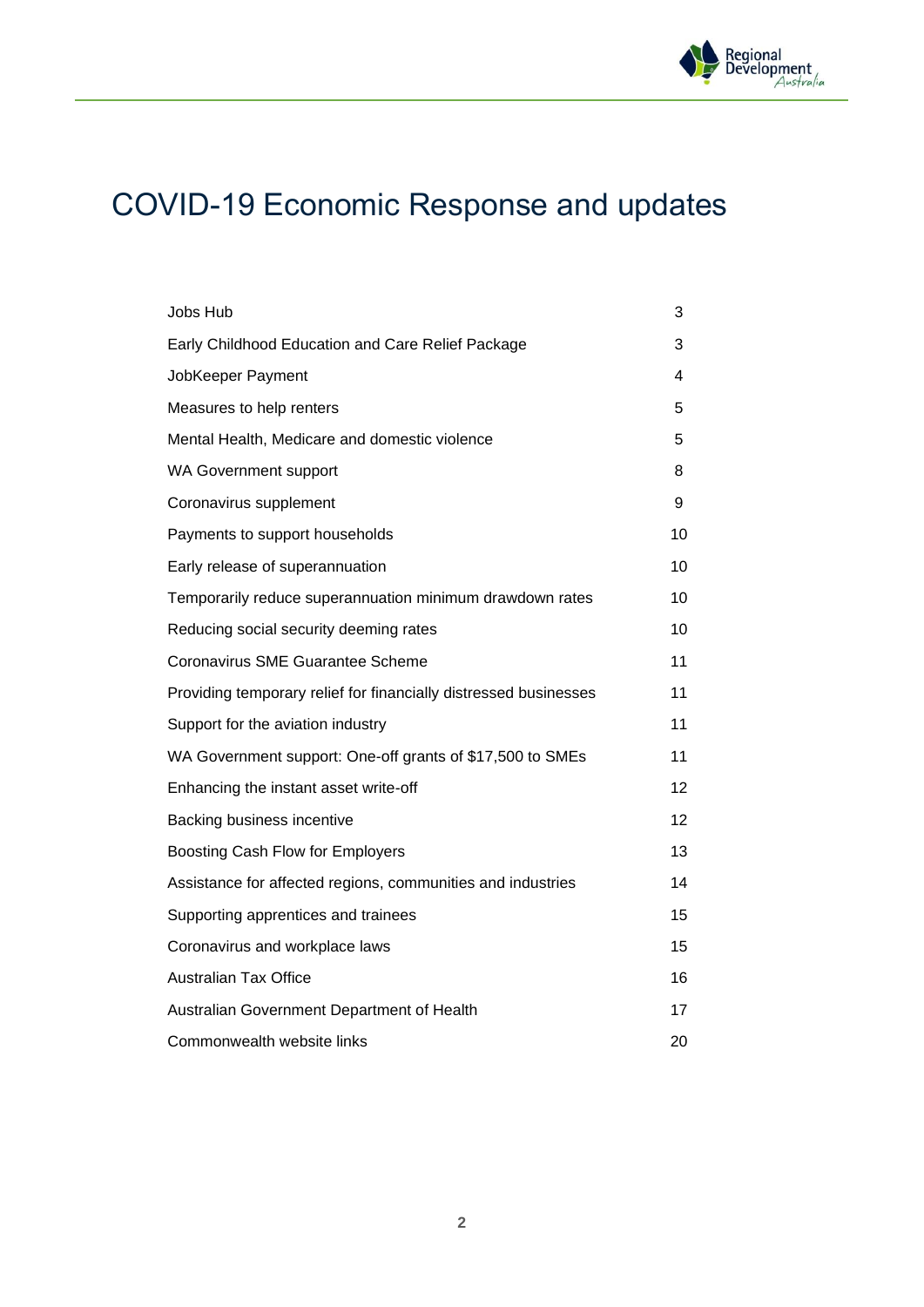

# Australian Government updates

Compiled by Regional Development Australia, this guide attempts to round up information to a single useful source, but given this rapidly evolving issue it would be wise to follow the links to get the very latest information

#### **Jobs Hub**

The Australian Government has launched a new Jobs Hub to support businesses and those Australians looking for work. Jobs Hub provides information on current employment opportunities, what's happening in our labour market, and jobs that are in demand.

<https://www.dese.gov.au/covid-19/jobs-hub>

# **Early Childhood Education and Care Relief Package**

From Monday 6 April 2020 weekly payments will be made directly to early childhood education and care services in lieu of the Child Care Subsidy and the Additional Child Care Subsidy, to help them keep their doors open and employees in their jobs. Payments will be made until the end of the 2019-20 financial year and families will not be charged fees during this time.

The following links provide information about the package and eligibility:

- https://www.pm.gov.au/media/early-childhood-education-and-care-relief-package
- https://www.dese.gov.au/news/coronavirus-covid-19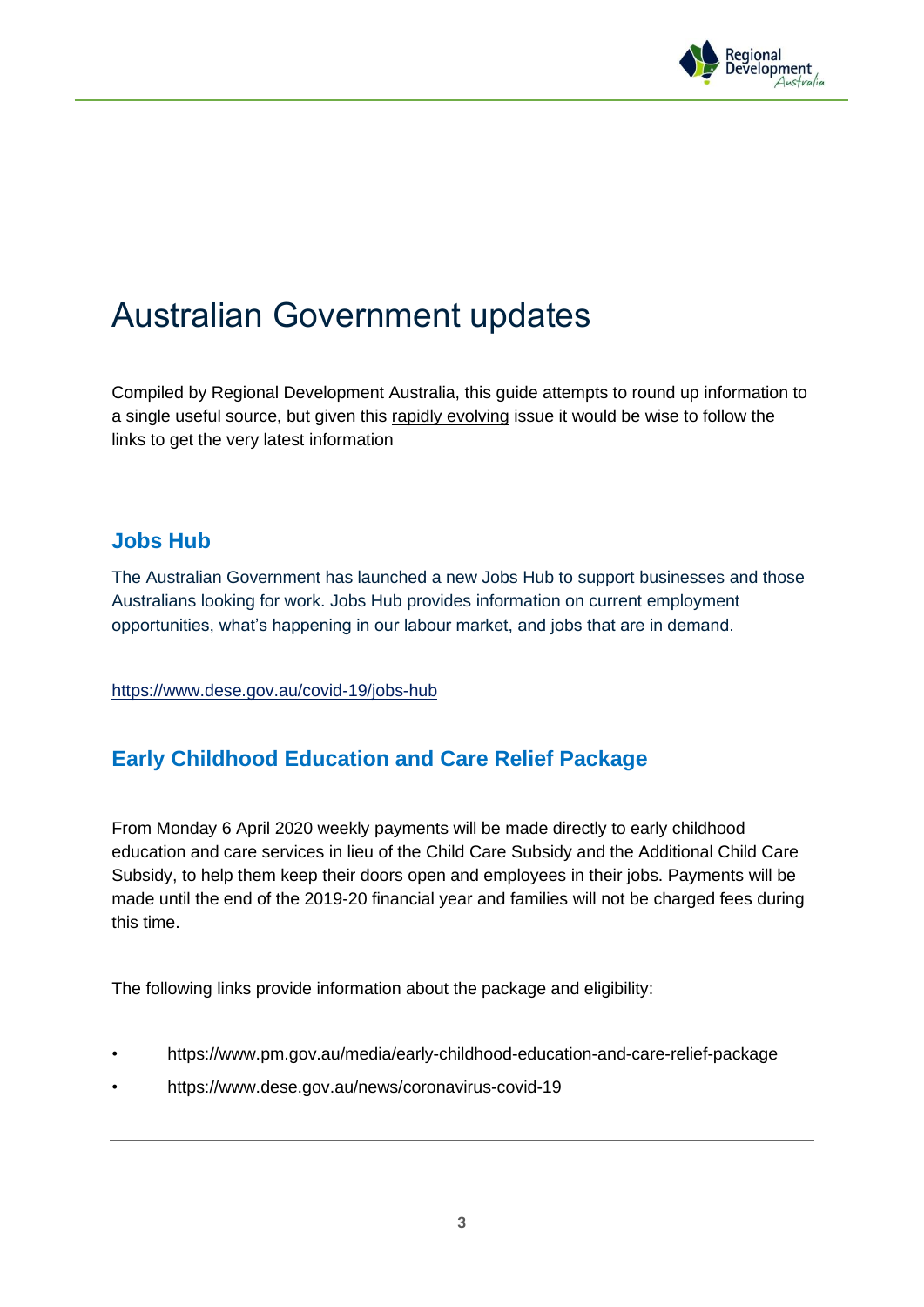

# The Australian Government's Economic Response to Coronavirus Part III

# **JobKeeper Payment**

The Australian Government has introduced a JobKeeper Payment designed to help businesses affected by COVID-19 to cover the costs of their employees' wages.

The Government will provide \$1,500 per fortnight, per eligible employee, for up to 6 months as part of a \$130bn package. Employers must pass this payment on to their employees.

Eligibility: Eligible employers include businesses structured through companies, partnerships, trusts and sole traders. Self-employed individuals and not-for-profit entities, including charities, will also be eligible.

The JobKeeper Payment is open to full-time, part-time and long-term casuals (employed on a regular basis for at least the last 12 months) and stood down employees. An employee must have been employed on 1 March 2020 and continue to be engaged by that employer. Employees that are re-engaged by the employer on 1 March 2020 will also be eligible.

Employers will be eligible for the JobKeeper Payment if:

- their business has a turnover of less than \$1bn and their turnover will be reduced by more than 30% relative to a comparable prior period (of at least a month); or
- their business has a turnover of \$1bn or more and their turnover will be reduced by more than 50% relative to a comparable prior period (of at least a month); and
- the business is not subject to the Major Bank Levy.

**Self-employed individuals** will be eligible to receive the JobKeeper Payment if they have suffered or expect to suffer a 30% decline in turnover relative to a comparable prior period (of at least a month).

Start date: The JobKeeper Payment will start on 30 March, with the first payment to be received by employers in the first week of May.

Register: Businesses must register their interest in participating in the Payment from 30 March 2020 on the ATO website

**[Treasury factsheet](https://treasury.gov.au/sites/default/files/2020-04/Fact_sheet_Info_for_Employers_0.pdf) for employers** 

[Treasury factsheet for employees](https://treasury.gov.au/sites/default/files/2020-04/Fact_sheet_Info_for_Employees_0.pdf)

[Treasury factsheet for sole traders](https://treasury.gov.au/sites/default/files/2020-04/Fact_sheet-Support_for_sole_traders.pdf)

[Factsheet FAQ](https://treasury.gov.au/sites/default/files/2020-04/JobKeeper_frequently_asked_questions_0.pdf)

[Business.gov.au](https://business.gov.au/Risk-management/Emergency-management/Coronavirus-information-and-support-for-business/JobKeeper-payment) link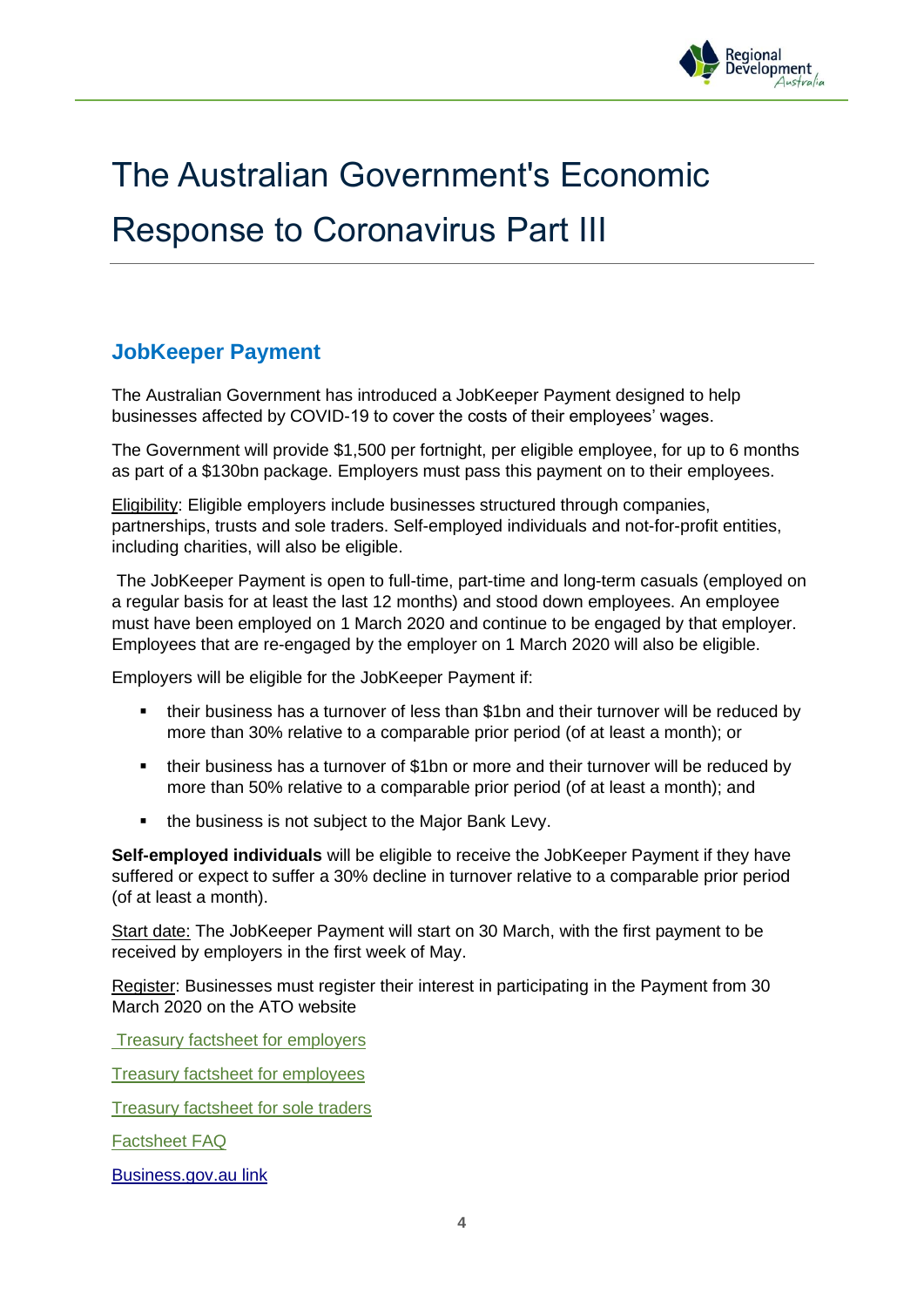

### **Measures to help renters**

There is considerable confusion over the Prime Minister's announcement of measures to help renters. Under these measures, evictions will be put on hold over the next 6 months for commercial and residential tenants in severe financial distress, who are unable to meet their commitments due to the impact of the Coronavirus.

Landlords and tenants not significantly affected by Coronavirus are expected to honour their lease and rental agreements.

The Australian Government, together with the states and territories have agreed on a common set of principles:

- **EXECT** Tenants and landlords are encouraged to agree on rent relief or temporary amendments to the lease.
- **•** The reduction or waiver of rental payments for a defined period for impacted tenants.
- **•** The ability for tenants to terminate leases and/or seek mediation or conciliation on the grounds of financial distress.
- Commercial property owners should ensure that any benefits received in respect of their properties should also benefit their tenants in proportion to the economic impact caused by Coronavirus.
- Cost-sharing or deferral of losses between landlords and tenants, with Commonwealth, state and territory governments, local government and financial institutions to consider mechanisms to provide assistance.
- Commercial tenants, landlords and financial institutions are encouraged to talk about short term agreements.

Clarification of the guidelines is expected before Easter. It is simply not the case that unaffected or partially affected tenants can refuse to pay rent in full.

# **Mental Health, Medicare and domestic violence**

The Commonwealth Government has released a \$1.1 billion package, which boosts mental health services, domestic violence support, Medicare assistance for people at home and emergency food relief. [Media Release](https://www.pm.gov.au/media/11-billion-support-more-mental-health-medicare-and-domestic-violence-services-0)

#### **Medicare support at home – whole of population telehealth**

\$669m will be provided to expand Medicare-subsidised telehealth services for all Australians, with extra incentives to GPs and other health practitioners also delivered. Australians will be able to access support in their own home using their telephone, or video conferencing features like FaceTime to connect with GP services.

The GP bulk billing incentive will be doubled for GPs and an incentive payment will be established to ensure practices stay open to provide face-to-face services where they are essential for patients with conditions that cannot be treated through telehealth. The new arrangements will be in place until 30 September 2020, when they will be reviewed.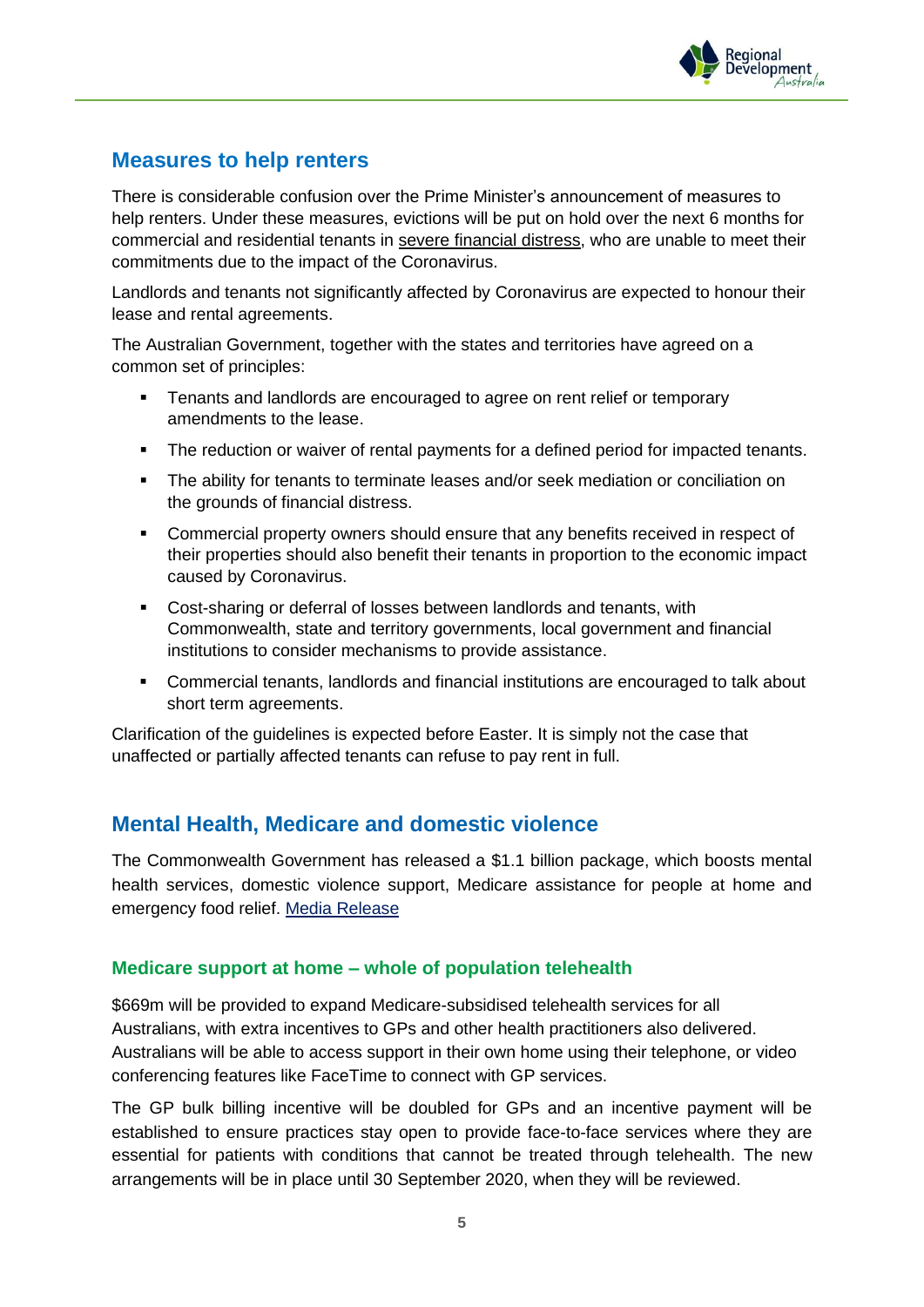

#### **Domestic violence support**

An initial \$150m will be provided to support Australians experiencing domestic, family and sexual violence due to the fallout from Coronavirus. The funding will boost programs under the National Plan to reduce Violence against Women and their Children including:

- Counselling support for families affected by, or at risk of experiencing, domestic and family violence including men's behaviour change programs.
- 1800RESPECT, the national domestic, family and sexual violence counselling service.
- Mensline Australia, the national counselling service that provides support for emotional health and relationship concerns for men affected by or considering using violence.
- **EXECT** Trafficked People Program to support particularly vulnerable cohorts such as victims of human trafficking, forced marriage, slavery and slavery-like practices.
- Support programs for women and children experiencing violence to protect themselves to stay in their homes, or a home of their choice, when it is safe to do so.

#### **Mental Health Support**

An initial \$74m will be provided to support the mental health and wellbeing of all Australians.

#### **Mental Health Portal**

The Government's digital mental health portal, Head to Health [\(www.headtohealth.gov.au\)](https://headtohealth.gov.au/), will be a single source of authoritative information and guidance on how to maintain good mental health during the pandemic and in self-isolation, how to support children and loved ones, and how to access further mental health services and care.

#### **Beyond Blue**

\$10m will be provided to create a dedicated coronavirus wellbeing support line, delivered by [Beyond Blue,](https://www.beyondblue.org.au/get-support/national-help-lines-and-websites) to help people experiencing concern due to a Coronavirus diagnosis, or experiencing stress or anxiety due to employment changes, business closure, financial difficulties, family pressures or other challenges.

#### **Kids Helpline**

\$14m will bolster the capacity of mental health support providers who have experienced an unprecedented surge in call volumes with funding increasing their capacity, including \$5m for [Lifeline](https://www.lifeline.org.au/) and \$2m for [Kids Helpline.](https://kidshelpline.com.au/)

#### **Community Visitors Scheme**

To ensure that older Australians in aged care are not socially isolated despite visiting restrictions, \$10m will be provided to the [Community Visitors Scheme.](https://www.health.gov.au/initiatives-and-programs/community-visitors-scheme-cvs)

#### **Youth Education and Training - eheadspace**

To help younger Australians stay on track in their education and training and prepare them for the workforce, \$6.75m will be provided to deliver the [headspace](https://www.headspace.com/) digital work and study service and eheadspace.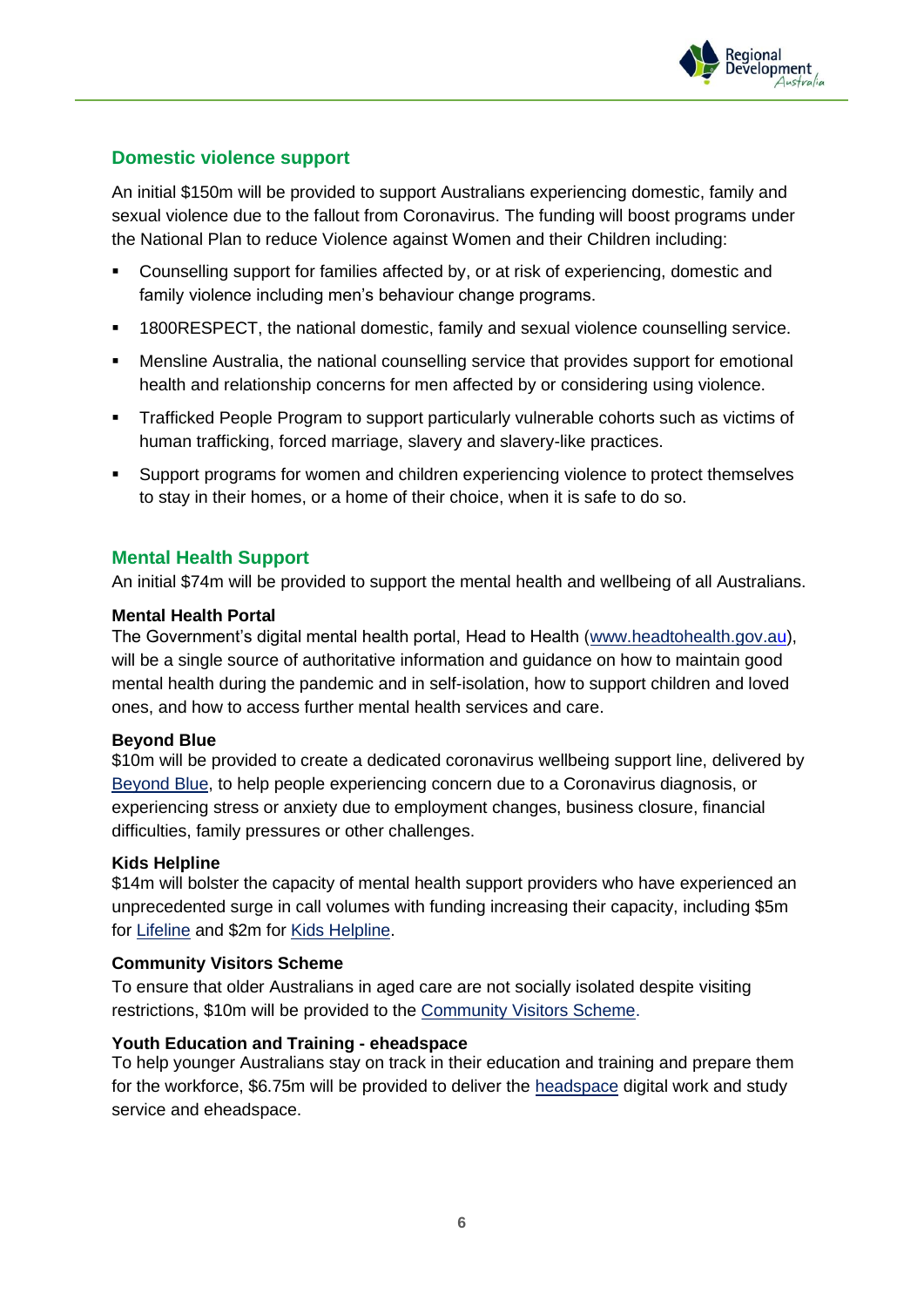

#### **Indigenous Australians**

[Gayaa Dhuwi \(Proud Spirit\) Australia](https://natsilmh.org.au/) will develop culturally appropriate mental health and wellbeing resources. These will be available and easily accessible across a range of platforms, including print, podcast, NITV, Indigenous print media and internet/social media platforms.

#### **National Disability Insurance Scheme**

\$28.3m will be utilised to continue to deliver psychosocial support to Commonwealth community mental health clients for a further 12 months. This will allow additional time for people with severe and complex mental illness to complete their applications and testing for support.<https://www.ndis.gov.au/>

#### **Community Support Package**

An additional \$200m will be provided to support charities and other community organisations which provide emergency and food relief.

The Community Support Package will provide flexible funding to boost support to services where demand is quickly increasing, including:

- **Emergency Relief** which will help vulnerable Australians who need assistance with bills, food, clothing or petrol and increase and retain workforce capacity including volunteers.
- Assistance for **food relief organisations** to source additional food and transport for emergency relief service providers, and rebuild workforce capacity.
- **EXECT** Immediately scale-up services through the **National Debt Helpline** which is often the first point of contact for people experiencing financial difficulties, and to support one-onone tele-financial counselling.
- Creating a short-form **Financial Counselling** course through Financial Counselling Australia to train new financial counsellors to boost the workforce, potentially providing hundreds of new jobs.
- Expanding access to safe, affordable financial products through the **No Interest Loan Scheme** which provides an immediate financial relief alternative to other high-risk, highinterest products such as credit cards and payday loans.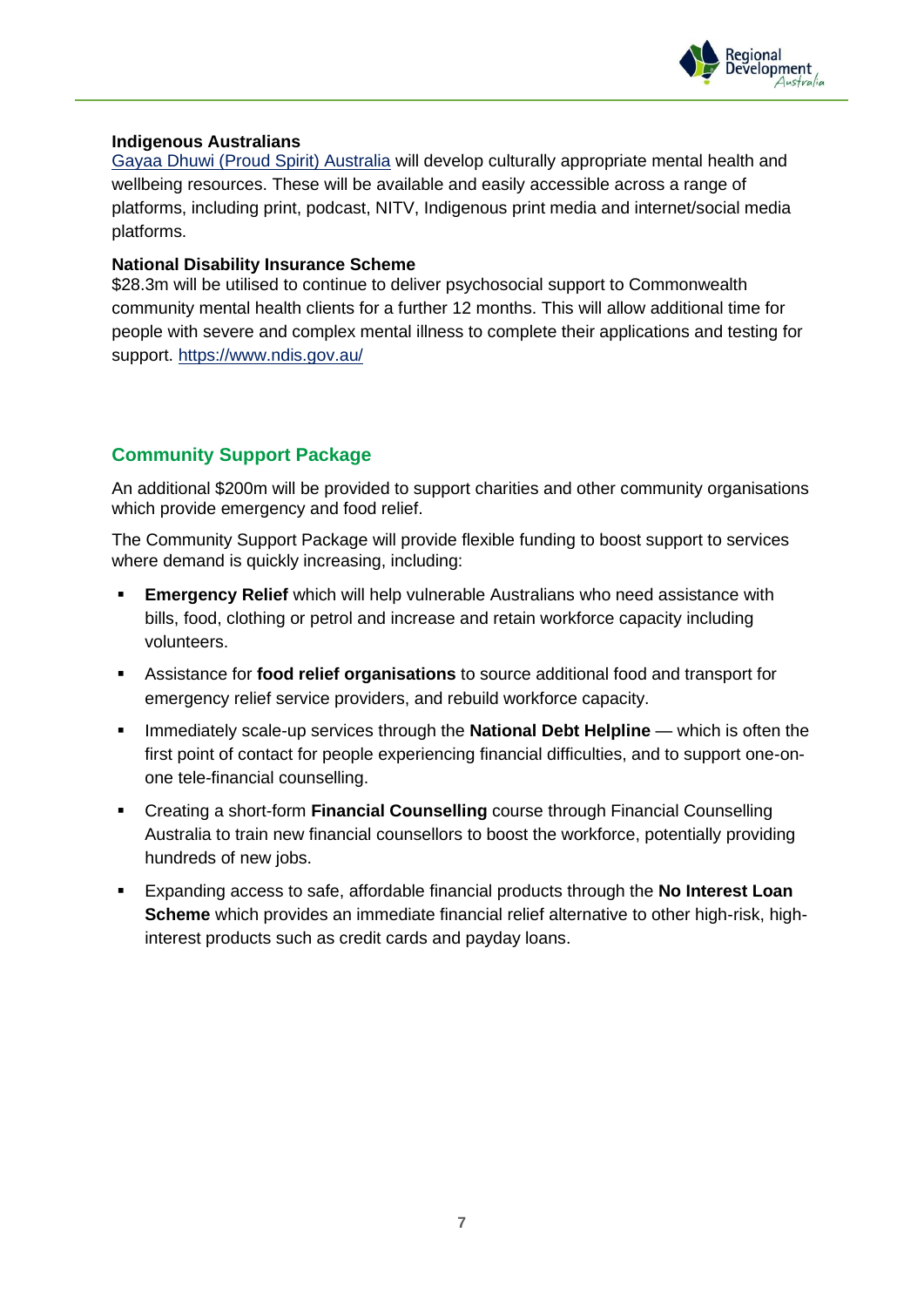

#### **WA Government support:**

#### **Lotterywest**

The State Government, through Lotterywest, announced significant changes to Lotterywest's grants program, to support organisations dealing with the community impacts of COVID-19.

The reprioritised grant funding of approximately \$159m will focus on the areas where Lotterywest can support organisations that are helping people experiencing hardship.

Lotterywest will now allocate all profits previously assigned to a direct grants budget directly into the newly created fund to assist the Western Australian community to recover.

Grant support will be available immediately for eligible not-for-profit organisations and community groups. For more information please visit [www.lotterywest.wa.gov.au](https://woocomcampaigner.woocom.com.au/ch/73203/17spt/2169647/89PNOEU97bwqIrd61EqfyLChQeZbbXPYwyiUliNQ.html) or by calling 133 777.

[Media Statement](https://www.mediastatements.wa.gov.au/Pages/McGowan/2020/03/159-million-dollar-COVID-19-Relief-Fund-to-provide-crisis-support.aspx)

#### **Economic and Health Relief Package**

The WA State Government has unveiled a \$1b economic and health relief package to support Western Australian businesses, households and community groups, and to boost the response by health and frontline services to the COVID-19 pandemic.

[Media Statement](https://www.mediastatements.wa.gov.au/Pages/McGowan/2020/03/$1-billion-COVID-19-economic-and-health-relief-package-unveiled-.aspx)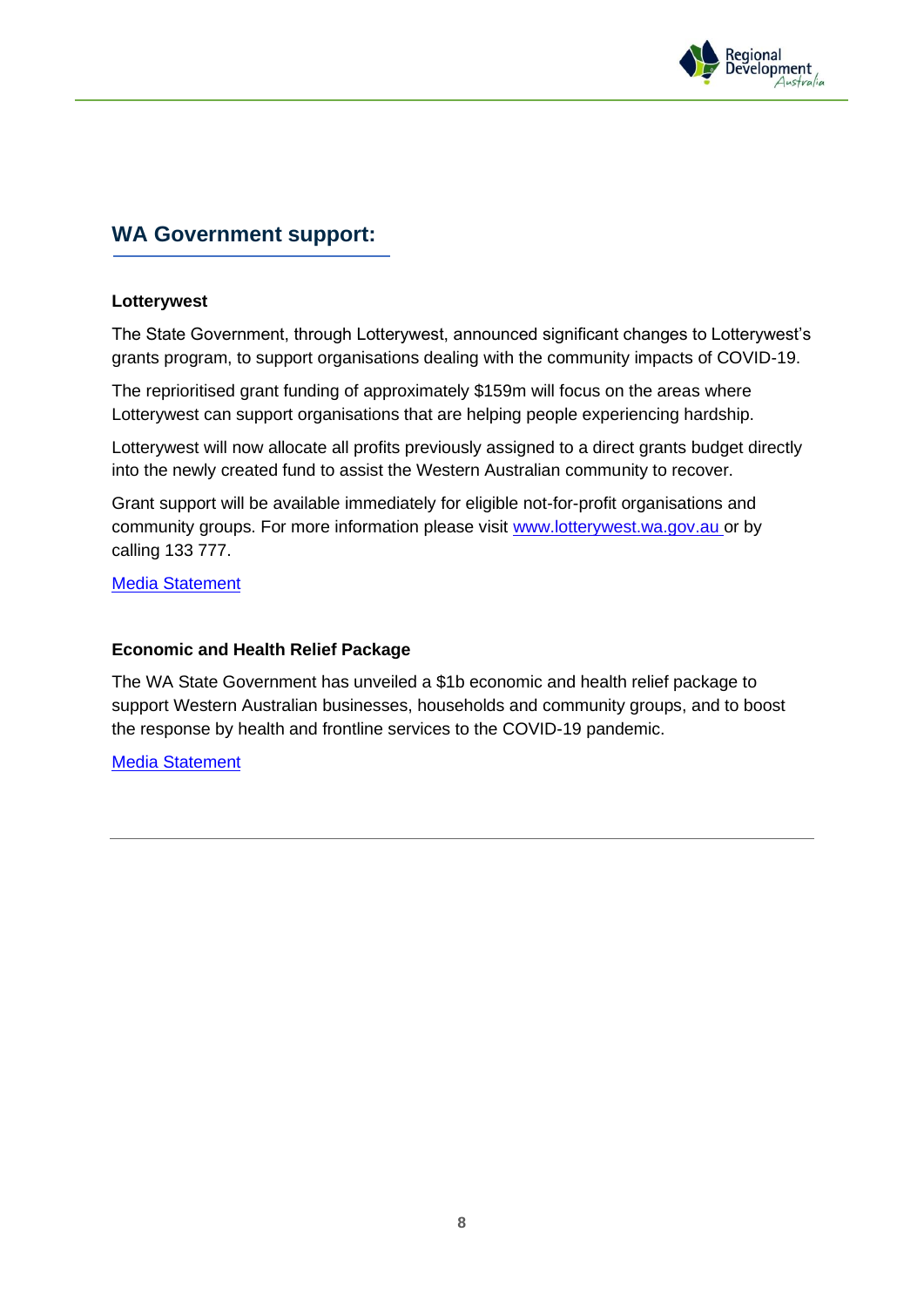

# The Australian Government's Economic Response to Coronavirus Part II

The Commonwealth Government has now released the second stage of its economic plan to cushion the economic impact of the coronavirus and help build a bridge to recovery. The notes here are from official sources, in some cases extra information can be found through **[Treasury](https://treasury.gov.au/coronavirus/)** and/or **[business.gov.au](https://business.gov.au/)**

A total of \$189bn is being injected into the economy by all arms of Government in order to keep Australians in work and businesses in business.

This includes \$17.6bn for the Government's first economic package, \$90bn from the RBA and \$15bn from the Government to deliver easier access to finance, and \$66.1bn in the stage 2 package.

The economic support package includes:

- Support for households including casuals, sole-traders, retirees and those on income support
- Assistance for businesses to keep people in a job
- Regulatory protection and financial support for businesses to stay in business

[Economic response to Coronavirus](https://treasury.gov.au/sites/default/files/2020-03/Overview-Economic_Response_to_the_Coronavirus_0.pdf) – how COVID-19 will impact the world and Australian economies

#### **Coronavirus supplement**

The Government is temporarily expanding eligibility to income support payments and establishing a new, time-limited Coronavirus supplement to be paid at a rate of \$550 per fortnight. This will be paid to both existing and new recipients of the JobSeeker Payment, Youth Allowance jobseeker, Parenting Payment, Farm Household Allowance and Special Benefit.

The Coronavirus supplement will be paid for the next 6 months. Eligible income support recipients will receive the full amount of the \$550 Coronavirus supplement on top of their payment each fortnight.

[Treasury factsheet](https://treasury.gov.au/sites/default/files/2020-03/Fact_sheet-Income_Support_for_Individuals.pdf) [Business link](https://business.gov.au/Risk-management/Emergency-management/Coronavirus-information-and-support-for-business/Increased-and-accelerated-income-support)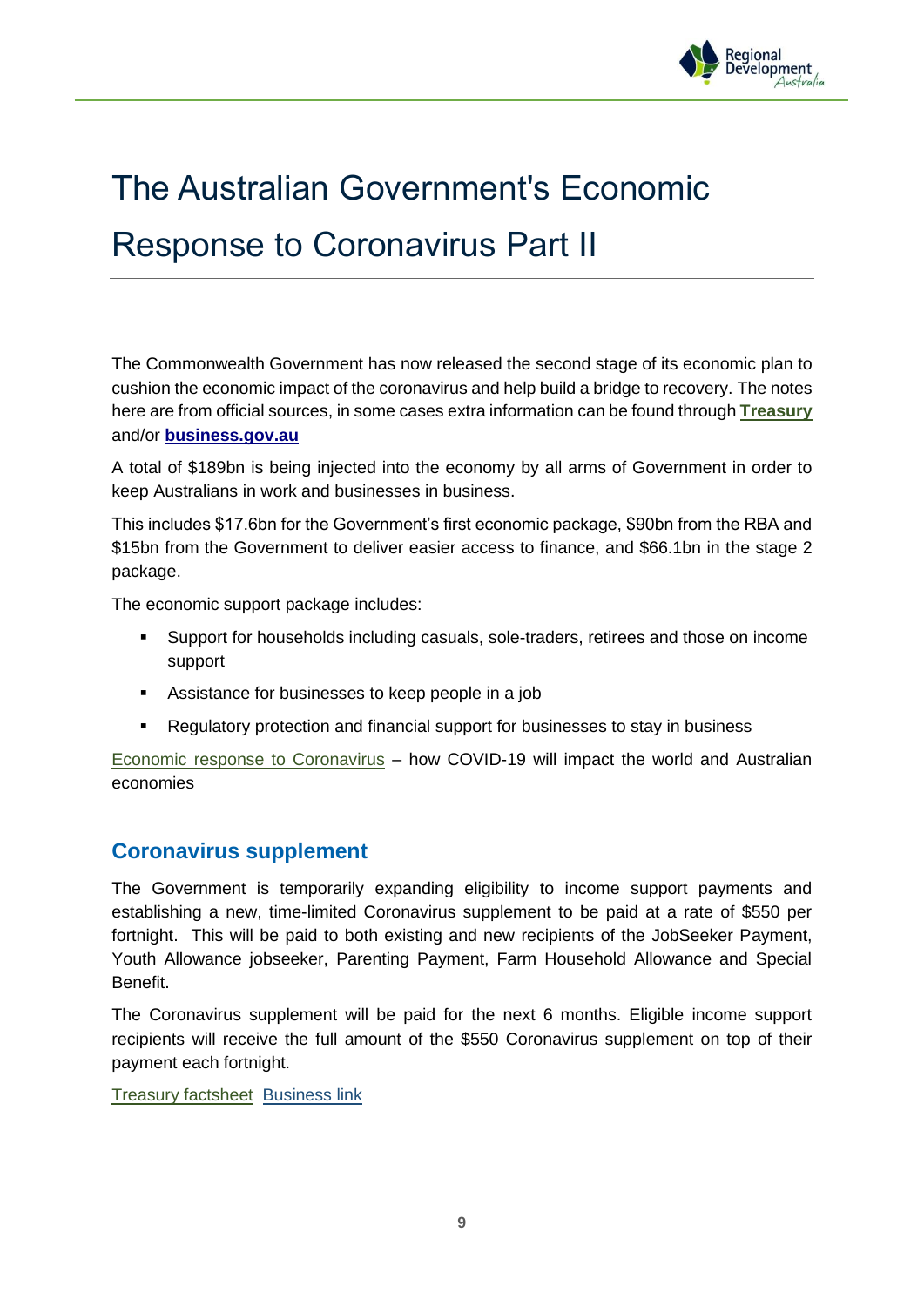

### **Payments to support households**

In addition to the \$750 stimulus payment announced in the first round of measures, a further \$750 payment will be made to social security and veteran income support recipients and eligible concession card holders, except for those who are receiving an income support payment that is eligible to receive the Coronavirus supplement.

This second payment will be made automatically from 13 July, while the first payment will be made from 31 March to people who receive one of the eligible payments any time from 12 March to 13 April.

[Treasury factsheet](https://treasury.gov.au/sites/default/files/2020-03/Fact_sheet-Payments_to_support_households.pdf)

#### **Early release of superannuation**

The Government will allow individuals in financial stress as a result of the Coronavirus to access up to \$10,000 of their superannuation in 2019-20 and a further \$10,000 in 2020-21.

Eligible individuals will be able to apply online through [myGov](https://www.centrelink.gov.au/) for access of up to \$10,000 of their superannuation before 1 July. They will also be able to access up to a further \$10,000 through to the end of September. They will not need to pay tax on amounts released and the money they withdraw will not affect Centrelink or Veterans' Affairs payments.

[Treasury factsheet](https://treasury.gov.au/sites/default/files/2020-03/Fact_sheet-Early_Access_to_Super_1.pdf) [Business link](https://business.gov.au/Risk-management/Emergency-management/Coronavirus-information-and-support-for-business/Early-access-to-superannuation)

#### **Temporarily reduce superannuation minimum drawdown rates**

The Government is temporarily reducing superannuation minimum drawdown requirements for account-based pensions and similar products by 50% for 2019-20 and 2020-21. This measure will benefit retirees by providing them with more flexibility as to how they manage their superannuation assets.

[Treasury factsheet](https://treasury.gov.au/sites/default/files/2020-03/Fact_sheet-Providing_support_for_retirees_to_manage_market_volatility.pdf)

#### **Reducing social security deeming rates**

On top of the deeming rate changes made at the time of the first package, the Government is reducing the deeming rates by a further 0.25 percentage points to reflect the latest rate reductions by the Reserve Bank of Australia.

As of 1 May 2020, the lower deeming rate will be 0.25% and the upper deeming rate will be 2.25%.

The change will benefit around 900,000 income support recipients, including Age Pensioners.

[Treasury factsheet](https://treasury.gov.au/sites/default/files/2020-03/Fact_sheet-Providing_support_for_retirees_to_manage_market_volatility.pdf)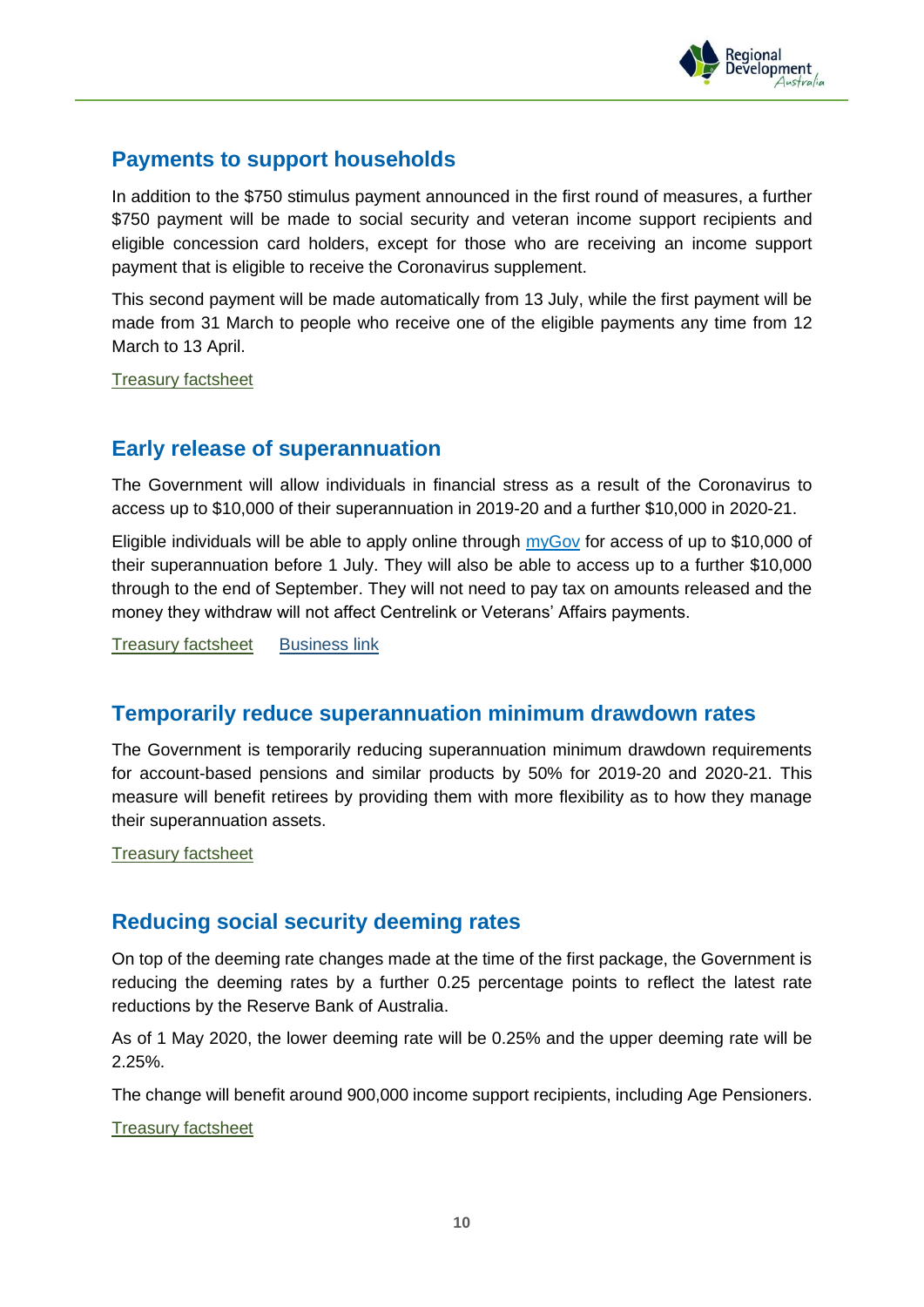

## **Coronavirus SME Guarantee Scheme**

The Commonwealth will establish the Coronavirus SME Guarantee Scheme, which will support small and medium enterprises (SMEs) to get access to working capital to help them get them through the current crisis.

Under the Scheme, the Government will guarantee 50% of new loans issued by eligible lenders to SMEs. The Government will provide eligible lenders with a guarantee for unsecured loans with the following terms:

- **EXEL**S. including sole traders, with a turnover of up to \$50m.
- Maximum total size of loans of \$250,000 per borrower.
- Loans will be up to three years, with an initial six-month repayment holiday.

[Treasury factsheet](https://treasury.gov.au/coronavirus/sme-guarantee-scheme) [Business link](https://business.gov.au/Risk-management/Emergency-management/Coronavirus-information-and-support-for-business/Coronavirus-SME-Guarantee-Scheme)

## **Providing temporary relief for financially distressed businesses**

The Government is temporarily increasing the threshold at which creditors can issue a statutory demand on a company which owes money, and the time companies have to respond.

The package also includes temporary relief for directors from any personal liability for trading while insolvent.

[Treasury factsheet](https://treasury.gov.au/sites/default/files/2020-03/Fact_sheet-Providing_temporary_relief_for_financially_distressed_businesses.pdf)

#### **Support for the aviation industry**

As previously announced, the Government is also providing up to \$715m in support for Australian airlines and airports, which will ensure that our aviation sector receives timely cash flow support through an unprecedented period of disruption to international and domestic air travel.

#### **WA Government support:** One-off grants of \$17,500 to small and medium businesses

Small and medium businesses whose annual Australian Taxable Wages are between \$1m and \$4m will receive a one-off grant of \$17,500 to assist them to manage the impacts of COVID-19.

No applications are required. Grants will automatically be paid from July, but there may be delays for taxpayers whose tax status changed during the 2018-19 assessment period or who commenced as new employers in 2018-19 and 2019-20.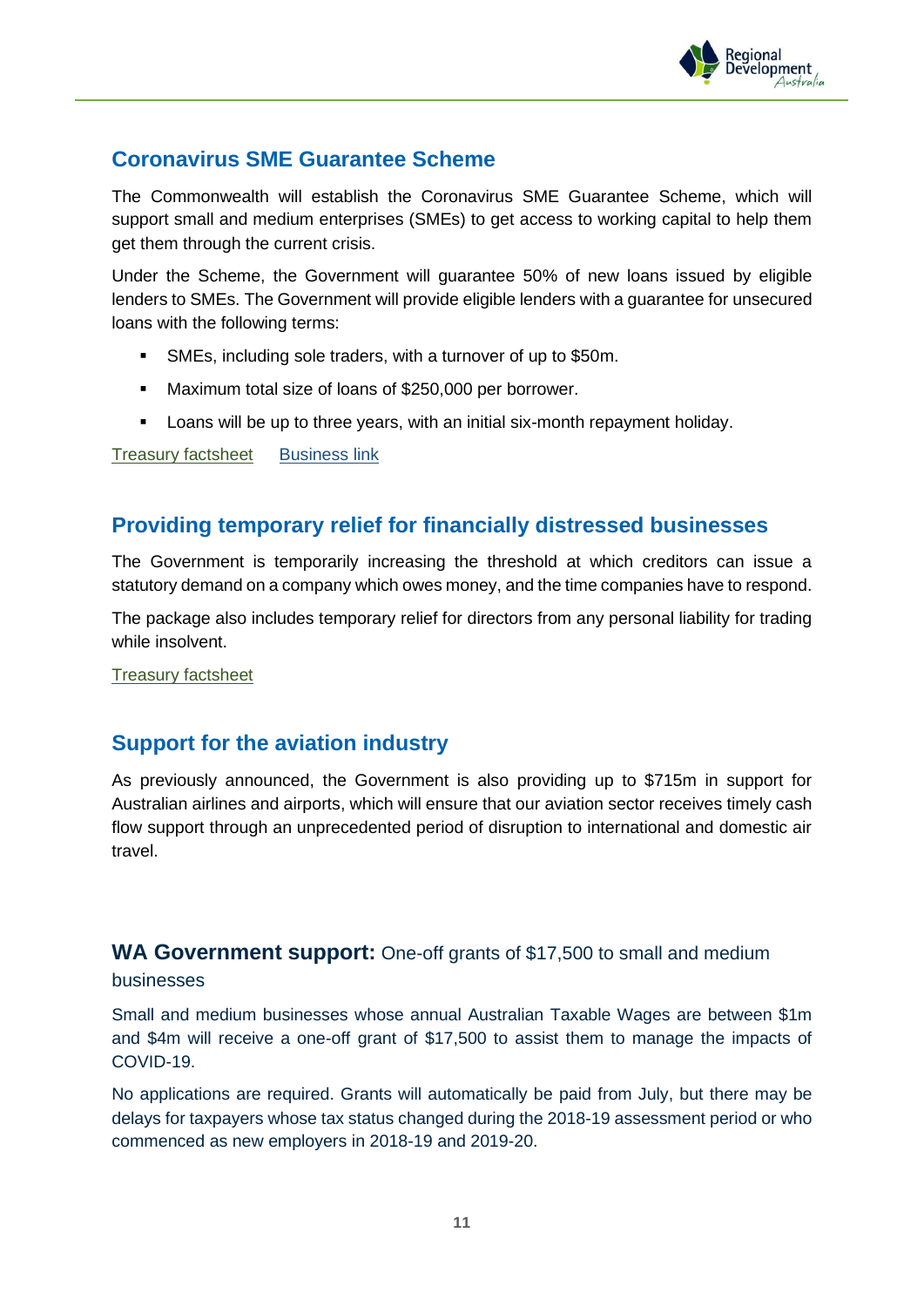

# The Australian Government's Economic Response to Coronavirus Part I

The Commonwealth's first round of measures to help the economy withstand and recover from the economic impact of coronavirus will be administered by the Australian Tax Office.

The [business.gov.au](https://www.business.gov.au/Risk-management/Emergency-management/Coronavirus-information-and-support-for-business) weblink is especially useful

## **Enhancing the instant asset write-off**

The government is increasing the instant asset write-off (IAWO) threshold from \$30,000 to \$150,000 and expanding access to include businesses with aggregated annual turnover of less than \$500m (up from \$50m).

Timing: This proposal applies 12 March to 30 June 2020, for new or second-hand assets first used, or installed ready for use in this timeframe. (Enhancing the IAWO will require legislative changes before it can take effect.)

[Treasury factsheet](https://treasury.gov.au/sites/default/files/2020-03/Fact_Sheet-Delivering_support_for_business_investment.pdf) [Business link](https://business.gov.au/Risk-management/Emergency-management/Coronavirus-information-and-support-for-business/Instant-Asset-Write-Off)

#### **Backing business incentive**

The government is introducing a time limited 15-month investment incentive to support business investment and economic growth over the short-term, by accelerating depreciation deductions.

A deduction of 50% of the cost of an eligible asset on installation will apply, with existing depreciation rules applying to the balance of the asset's cost.

Eligibility: Businesses with aggregated turnover below \$500m.

Eligible assets: new assets that can be depreciated under Division 40 of the *Income Tax Assessment Act 1997* (that is, plant, equipment and specified intangible assets, such as patents). Does not apply to second-hand Division 40 assets, or buildings and other capital works depreciable under Division 43.

Timing: Assets acquired after announcement and first used or installed by 30 June 2021.

[Business link](https://business.gov.au/Risk-management/Emergency-management/Coronavirus-information-and-support-for-business/Backing-Business-Investment-BBI)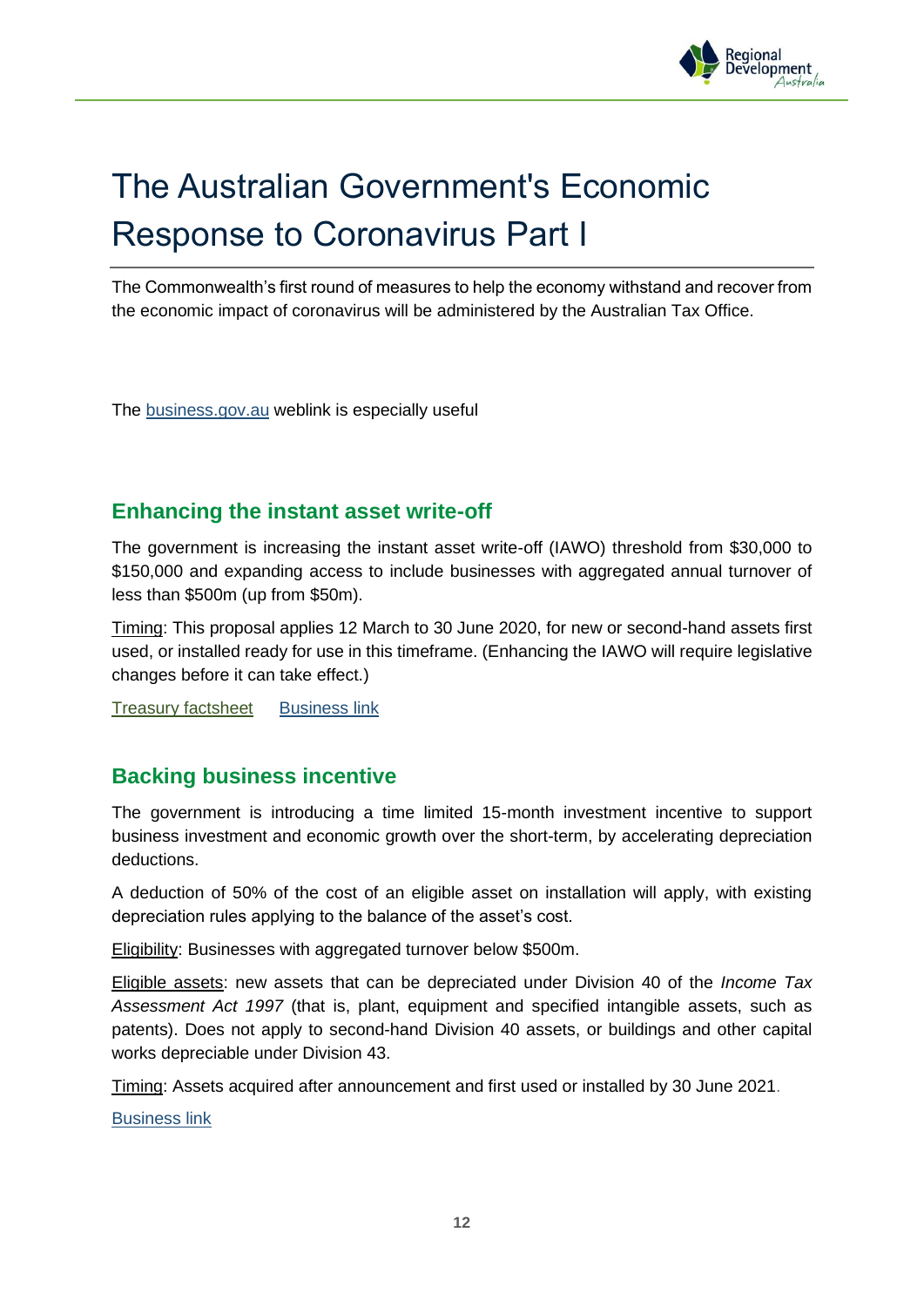

#### **Boosting Cash Flow for Employers** (updated since initial announcement)

The Government is now providing up to \$100,000 to eligible small and medium sized businesses, and not-for-profits (including charities) that employ people, with a minimum payment of \$20,000.

On 12 March 2020, the Government announced the Boosting Cash Flow for Employers measure. The measure initially provided up to \$25,000 to business, with a minimum payment of \$2,000 for eligible businesses.

**The Government has enhanced this measure as part of the second economic response package**. Not-for-profit entities (NFPs), including charities, with aggregated annual turnover under \$50m and that employ workers will now also be eligible.

An additional payment is also being introduced in the July – October 2020 period. Eligible entities will receive an additional payment equal to the total of all of the Boosting Cash Flow for Employers payments they have received.

This means that eligible entities will receive at least \$20,000 up to a total of \$100,000 under both payments. This additional payment continues cash flow support over a longer period, increasing confidence, helping employers to retain staff and helping entities to keep operating.

The cash flow boost provides a tax free payment to employers and is automatically calculated by the Australian Taxation Office (ATO). There are no new forms required.

Eligibility: Small and medium business entities with aggregated annual turnover under \$50m and that employ workers will be eligible. Eligibility will generally be based on prior year turnover.

The payment will be delivered by the ATO as a credit in the activity statement system from 28 April 2020 when eligible businesses lodge (see below) upcoming activity statements.

Eligible businesses that withhold tax to the ATO on their employees' salary and wages will receive a payment equal to 100% of the amount withheld, up to a maximum payment of \$50,000.

Eligible businesses that pay salary and wages will receive a minimum payment of \$10,000, even if they are not required to withhold tax.

The payments will only be available to active eligible employers established prior to 12 March 2020. However, charities which are registered with the Australian Charities and Not for profits Commission will be eligible regardless of when they were registered, subject to meeting other eligibility requirements.

Timing: The Boosting Cash Flow will be applied for a limited number of activity statement lodgements. The ATO will deliver the payment as a credit to the business upon lodgement of their activity statements. Where this places the business in a refund position, the ATO will deliver the refund within 14 days.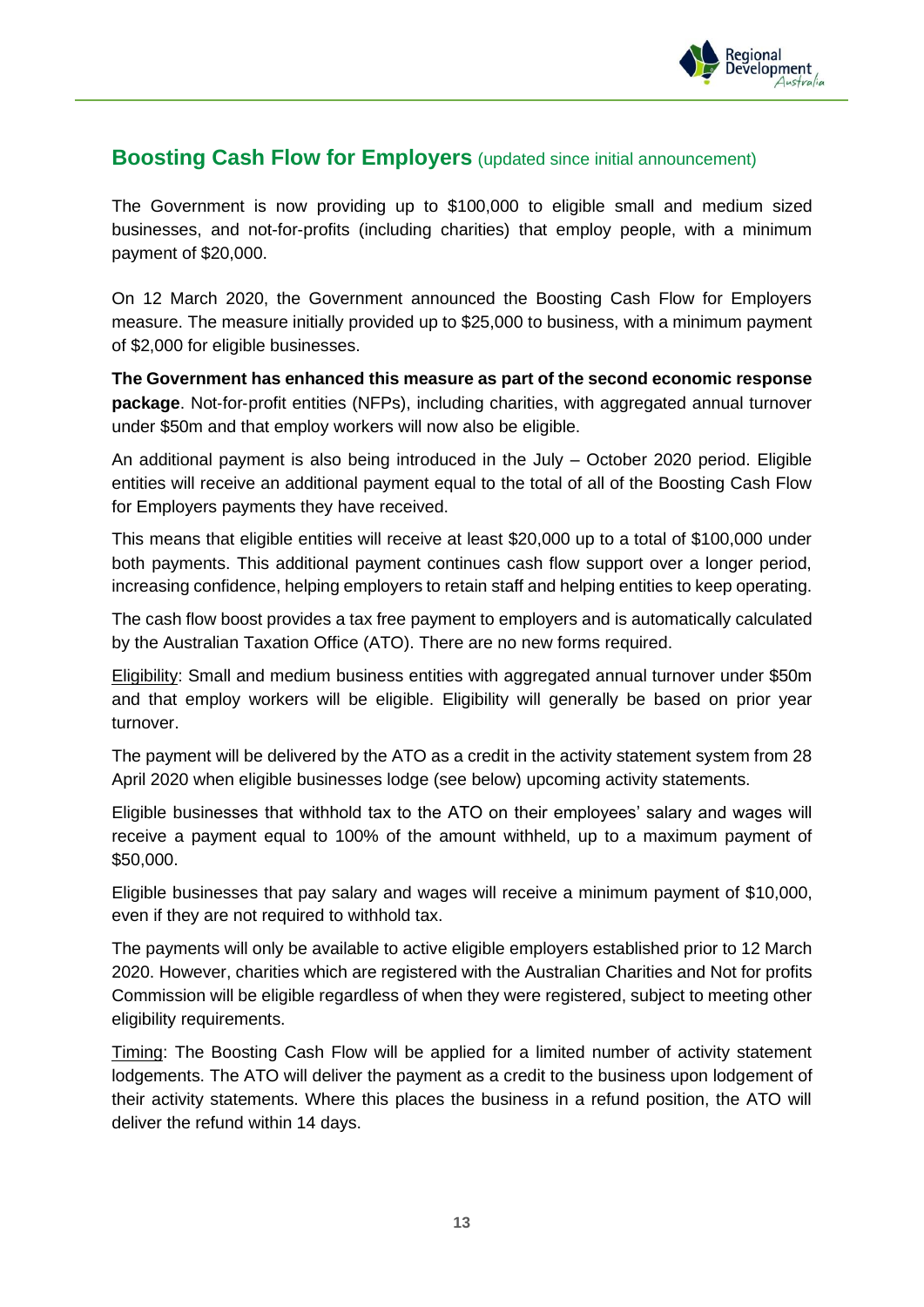

Quarterly lodgers will be eligible to receive the payment for the quarters ending March 2020 and June 2020.

Monthly lodgers will be eligible to receive the payment for the March 2020, April 2020, May 2020 and June 2020 lodgements. To provide a similar treatment to quarterly lodgers, the payment for monthly lodgers will be calculated at three times the rate (300%) in the March 2020 activity statement. The minimum payment will be applied to the business' first lodgement.

The additional payment will be applied to a limited number of activity statement lodgements. The ATO will deliver the payment as a credit to businesses upon lodgement of activity statements. Where this places the business in a refund position, the ATO will deliver the refund within 14 days.

Quarterly lodgers will be eligible to receive the additional payment for the quarters ending June 2020 and September 2020. Each additional payment will be equal to half the initial Boosting Cash Flow for Employers payment (up to a total of \$50,000).

Monthly lodgers will be eligible to receive the additional payment for the June 2020, July 2020, August 2020 and September 2020 lodgements. Each additional payment will be equal to a quarter of total initial Boosting Cash Flow for Employers payment (up to a total of \$50,000).

[Treasury factsheet](https://treasury.gov.au/sites/default/files/2020-04/fact_sheet-boosting_cash_flow_for_employers.pdf) [Business link](https://business.gov.au/Risk-management/Emergency-management/Coronavirus-information-and-support-for-business/Boosting-cash-flow-for-employers)

# **Assistance for affected regions, communities and industries**

The Government has set aside an initial \$1bn allocation to support those regions and communities that have been disproportionately affected by the economic impacts of the Coronavirus, including those heavily reliant on industries such as:

- **•** Tourism
- Agriculture
- Education

The \$1bn will be provided through existing or newly established Government programs. This will include additional assistance to help businesses identify alternative export markets or supply chains. Targeted measures will also be developed to further promote domestic tourism.

Eligibility: The Minister for Trade, Tourism and Investment will work with affected industries and communities to develop recovery plans and measures.

Timing: Funding will be available for distribution through existing or new mechanisms as soon as practicable.

[Treasury factsheet](https://treasury.gov.au/sites/default/files/2020-03/Fact_sheet-Assistance_for_severely_affected_regions_and_sectors.pdf) [Business link](https://business.gov.au/Risk-management/Emergency-management/Coronavirus-information-and-support-for-business/Assistance-for-severely-affected-regions-communities-and-industries)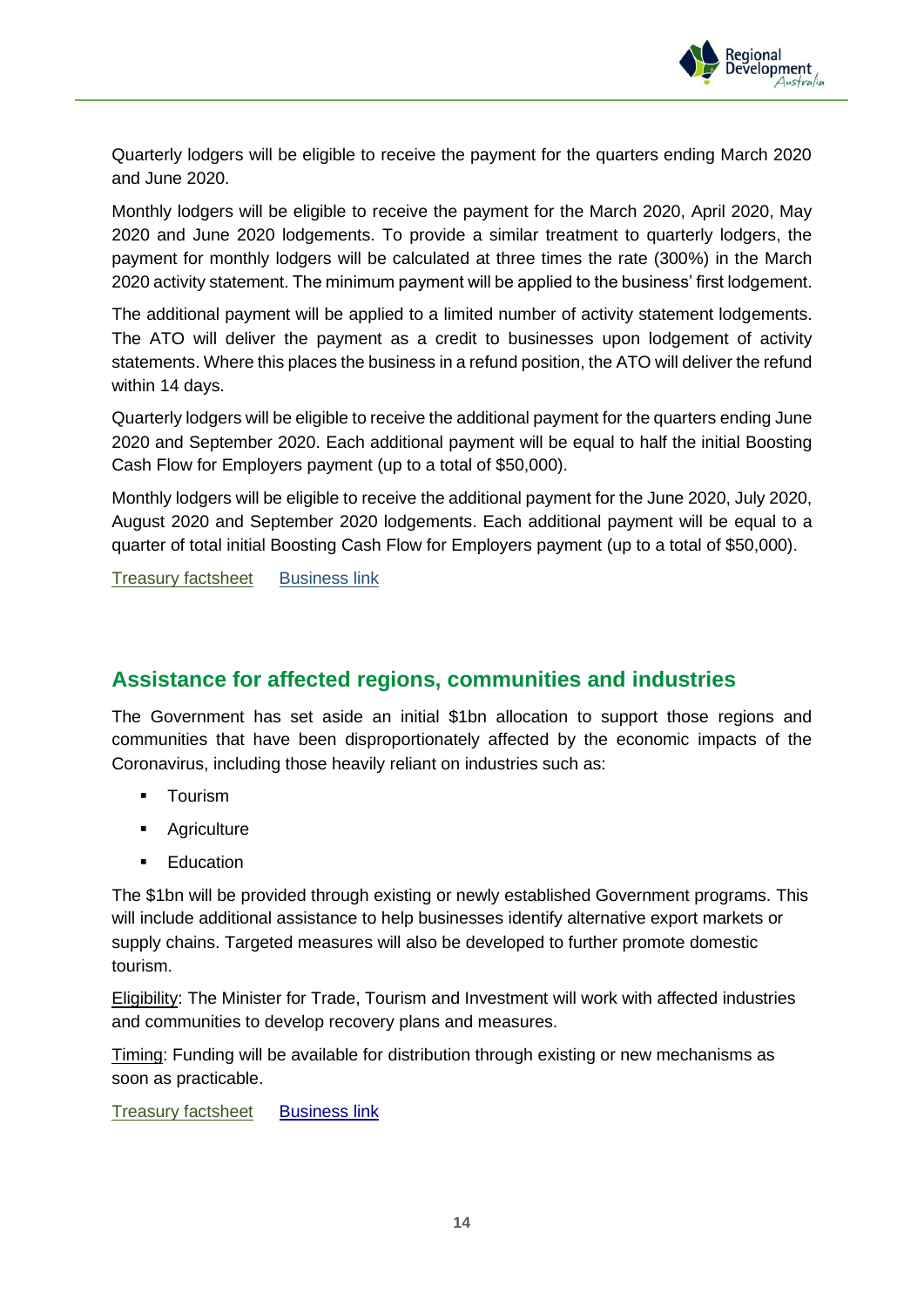

# **Supporting apprentices and trainees**

Businesses that employ an apprentice or trainee may be eligible for a wage subsidy of 50% of their wage paid from 1 January 2020 to 30 September 2020. You can register for the subsidy from early April 2020.

Where a small business is not able to retain an apprentice, the subsidy will be available to a new employer.

Employers will be reimbursed up to a maximum of \$21,000, per eligible apprentice or trainee (\$7,000 per quarter).

Support will also be provided to the [National Apprentice Employment Network,](https://naen.com.au/) who are responsible for coordinating the re‑employment of displaced apprentices and trainees throughout their network of host employers across Australia.

Eligibility: The subsidy will be available to small businesses employing fewer than 20 full‑time employees who retain an apprentice or trainee.

Employers of any size and Group Training Organisations that re‑engage an eligible out-of-trade apprentice or trainee will be eligible for the subsidy. The apprentice or trainee must have been in training with a small business as at 1 March 2020.

Employers will be able to access the subsidy after an eligibility assessment is undertaken by an Australian Apprenticeship Support Network (AASN) provider.

Timing: Employers can register for the subsidy from early April 2020. Final claims for payment must be lodged by 31 December 2020.

For further information on how to apply for the subsidy, including information on eligibility, contact an [Australian Apprenticeship Support Network](https://www.australianapprenticeships.gov.au/) (AASN) provider.

[Business link](https://business.gov.au/Risk-management/Emergency-management/Coronavirus-information-and-support-for-business/Supporting-apprentices-and-trainees)

# *Coronavirus and Australian workplace laws*

*The Australian Government's Fair Work Ombudsman has created a host of information to guide workplace practices including what is enforceable, what obligations and entitlements do employers and employees have, plus a comprehensive suite of useful FAQs.*

<https://www.fairwork.gov.au/>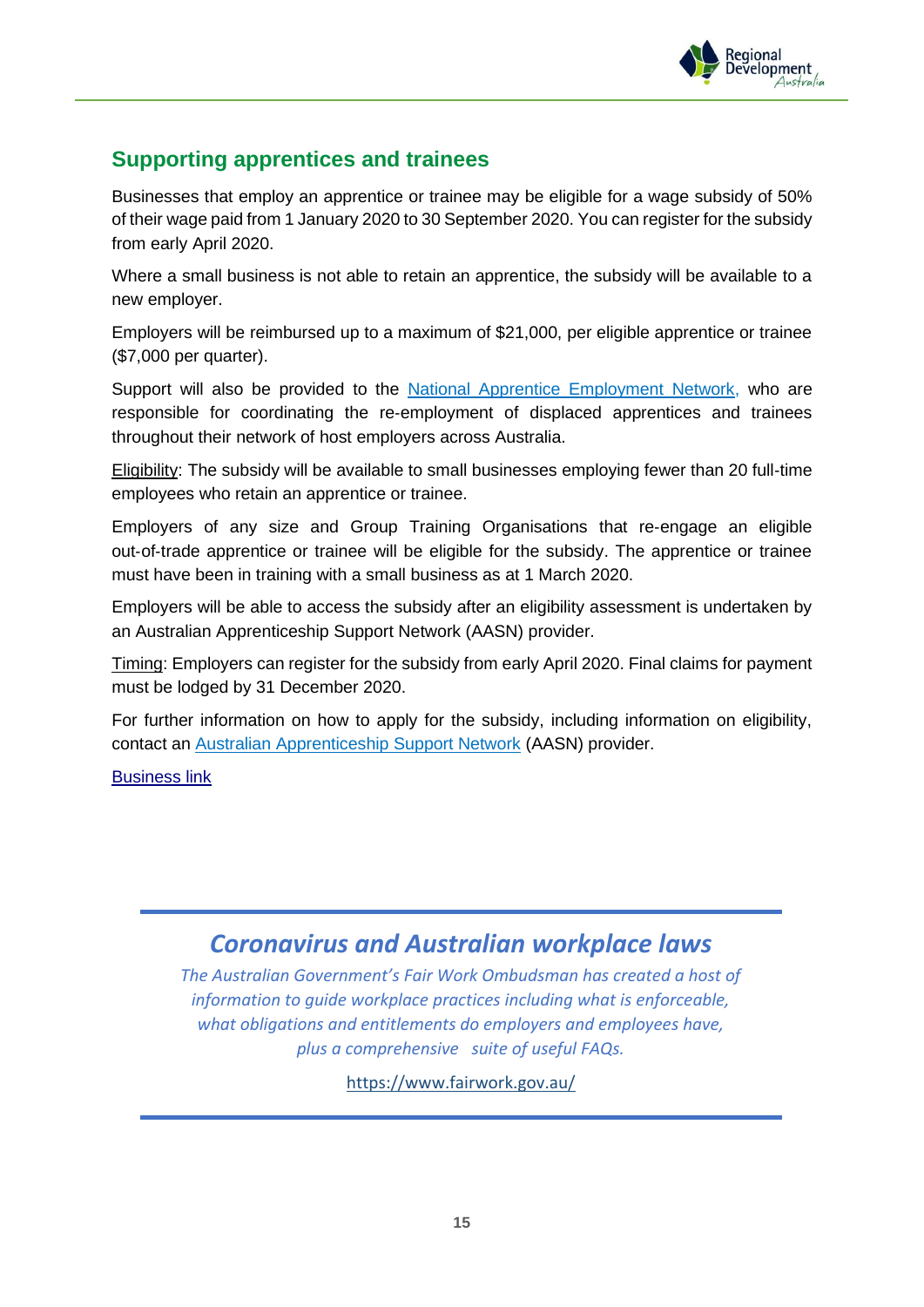

# Australian Tax Office

# **Support options**

Businesses impacted by COVID-19 can call the ATO's Emergency Support Infoline on **1800 806 218** for specific help.

- If you prefer to speak in a language other than English, phone the Translating and Interpreting Service on 13 14 50 for help with your call.
- Aboriginal and Torres Strait Islander peoples can phone the Indigenous Helpline on 13 10 30.
- If you have difficulty hearing or speaking to people who use a phone, you can contact the ATO through the [National Relay Service.](https://www.communications.gov.au/what-we-do/phone/services-people-disability/accesshub/national-relay-service/service-features/national-relay-service-call-numbers)

You can also talk to your tax or BAS agent so they can work with the ATO to support you to manage your tax affairs.

# **Payment deferrals and remitting interest and penalties**

If you have been affected by the coronavirus, the ATO can work with you to defer some payments and vary instalments you have due.

Where your business is affected by the coronavirus, the ATO will consider remitting interest and penalties applied to tax liabilities incurred after 23 January 2020.

#### **Monthly GST credits**

Businesses on a quarterly reporting cycle may elect to change their GST reporting and payment to monthly, to get quicker access to GST refunds you are entitled to.

Timing: You can only change from the start of a quarter, so a change now will take effect from 1 April 2020.

# **Pay as you go instalments**

If you're a quarterly pay as you go (PAYG) instalments payer you can vary your PAYG instalments on your activity statement for the March 2020 quarter. You can do this by lodging a revised activity statement before your instalment is due and before you lodge your income tax return for the year.

Businesses that vary their PAYG instalment rate or amount can also claim a refund for any instalments made for the September 2019 and December 2019 quarters.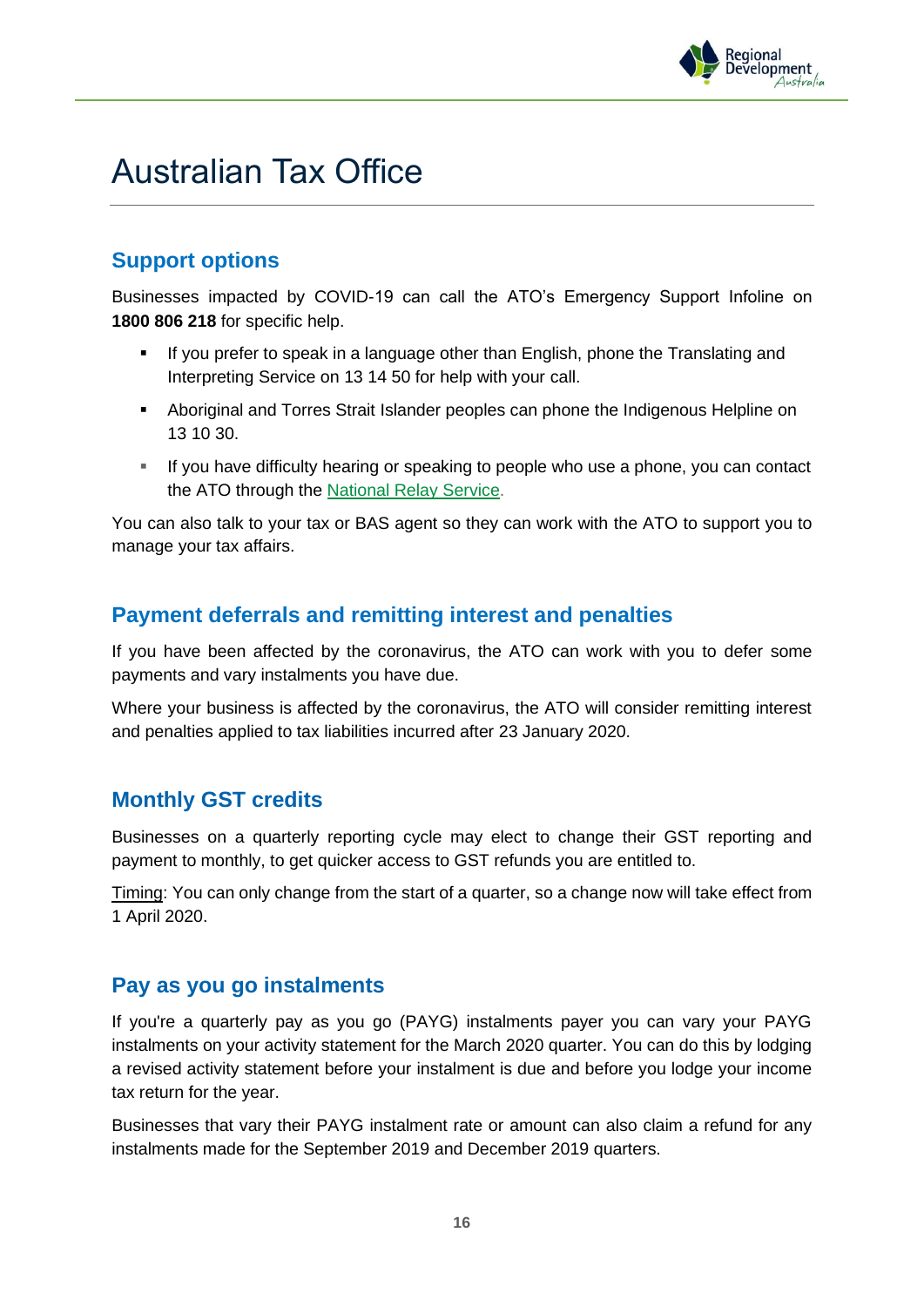

# Coronavirus Health Alert

#### **Department of Health**

Updated 24.03.2020

# **Aim and status**

Coronavirus is here. COVID-19 is a new disease, so there is no existing immunity in our community. This means that COVID-19 could spread widely and quickly. There is no treatment or cure. Antibiotics do not work on viruses.

The situation and confirmed cases are continually evolving. It is known that it took 67 days for the first 100,000 to be infected, 11 days for the next 100,000 and only four days for the third 100,000. The aim is to slow its progress so that medical services are not overwhelmed. This will save more lives.

Click [here](https://www.health.gov.au/news/health-alerts/novel-coronavirus-2019-ncov-health-alert/coronavirus-covid-19-current-situation-and-case-numbers) for the latest figures.

#### **How it spreads**

The virus can spread from person to person through:

- close contact with an infectious person (including in the 24 hours before they started showing symptoms)
- contact with droplets from an infected person's cough or sneeze
- touching objects or surfaces (like doorknobs or tables) that have cough or sneeze droplets from an infected person, and then touching your mouth or face

# **Protecting yourself and others**

Good personal **hygiene** is key:

- cover coughs and sneezes with your elbow or a tissue and dispose of tissues properly
- wash your hands often with soap and water, including before and after eating and after going to the toilet
- use alcohol-based hand sanitisers
- clean and disinfect surfaces
- if you are sick, avoid contact with others and stay more than 1.5 metres away from people
- clean and sanitise frequently used objects such as mobiles, keys and wallets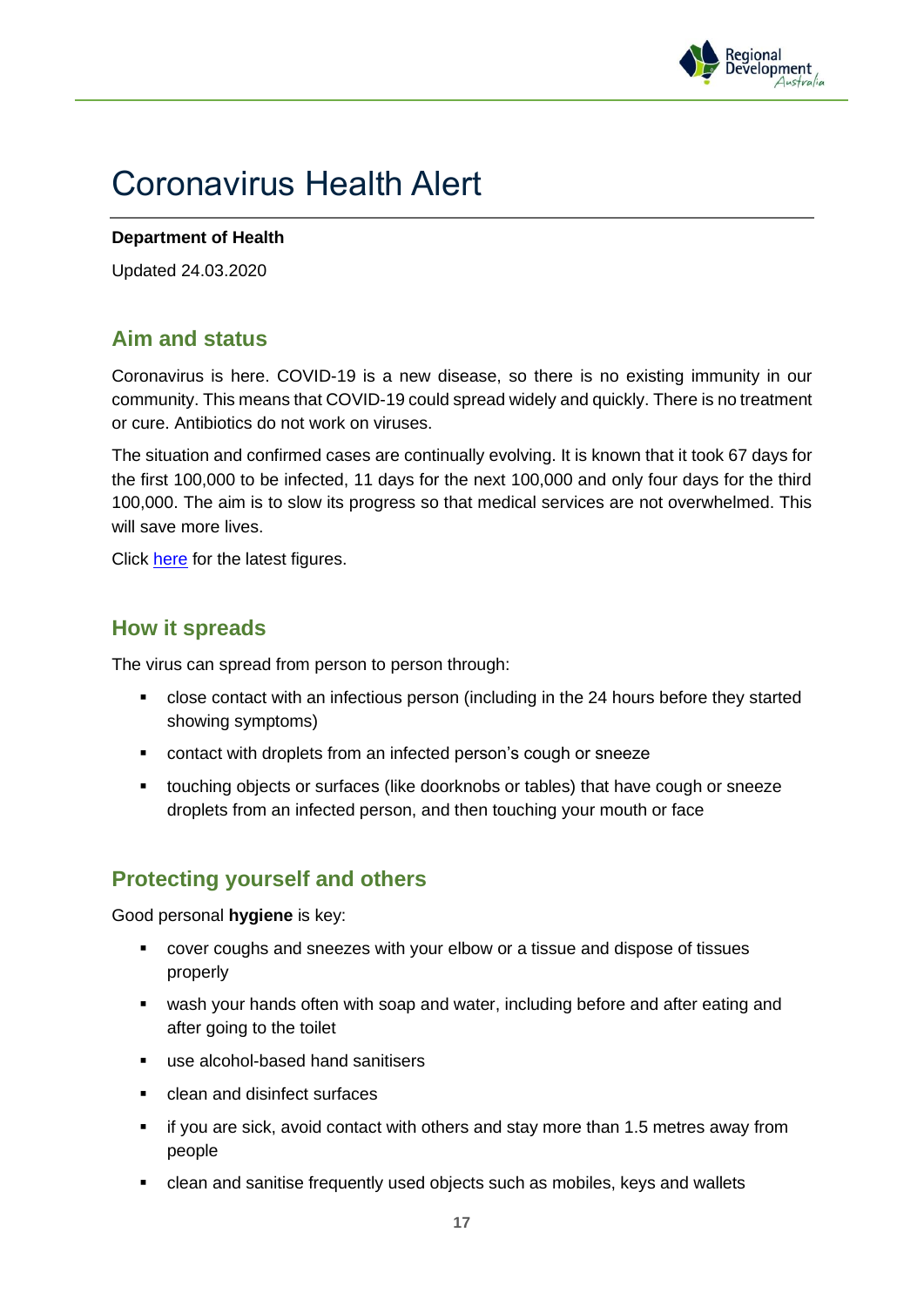

#### **Surgical masks**

Surgical masks in the community are only helpful in preventing people who have coronavirus disease from spreading it to others.

If you are well, you do not need to wear a surgical mask unless self-isolating and you need to go into the public. There is little evidence that widespread use of surgical masks in healthy people prevents transmission in public.

#### **Social distancing**

One way to slow the spread of viruses is social distancing. There are practical things you can do, to protect those more susceptible to the virus.

General households:

- **•** Practice good hand and cough/sneeze hygiene
- Avoid handshaking and other physical greetings
- Regularly clean shared high-touch surfaces, such as tables, kitchen benches and doorknobs
- **EXEDENT** Increase the amount of fresh air by opening windows or adjusting air conditioning
- Limit visits to the shop
- Consider what travel and outings are necessary, both individual and family, and go to open places such as parks

Social distancing in the workplace:

- Stay at home if you are sick
- Consider if gatherings can be rescheduled, staggered or cancelled
- Stop handshaking and other physical greetings
- Hold meetings via video conferencing or phone call
- Reconsider non-essential business travel
- Defer large face-to-face meetings
- Hold essential meetings outside in the open air if possible
- **•** Promote good hand and cough/sneeze hygiene and provide hand sanitisers for all staff and workers
- Take lunch outside rather than in the lunch room
- Clean and disinfect shared high-touch surfaces regularly
- **•** Consider opening windows and adjusting air conditioning for more fresh air
- Limit food handling and shared food in the workplace
- Promote strictest hygiene among food preparation (canteen) staff and their contacts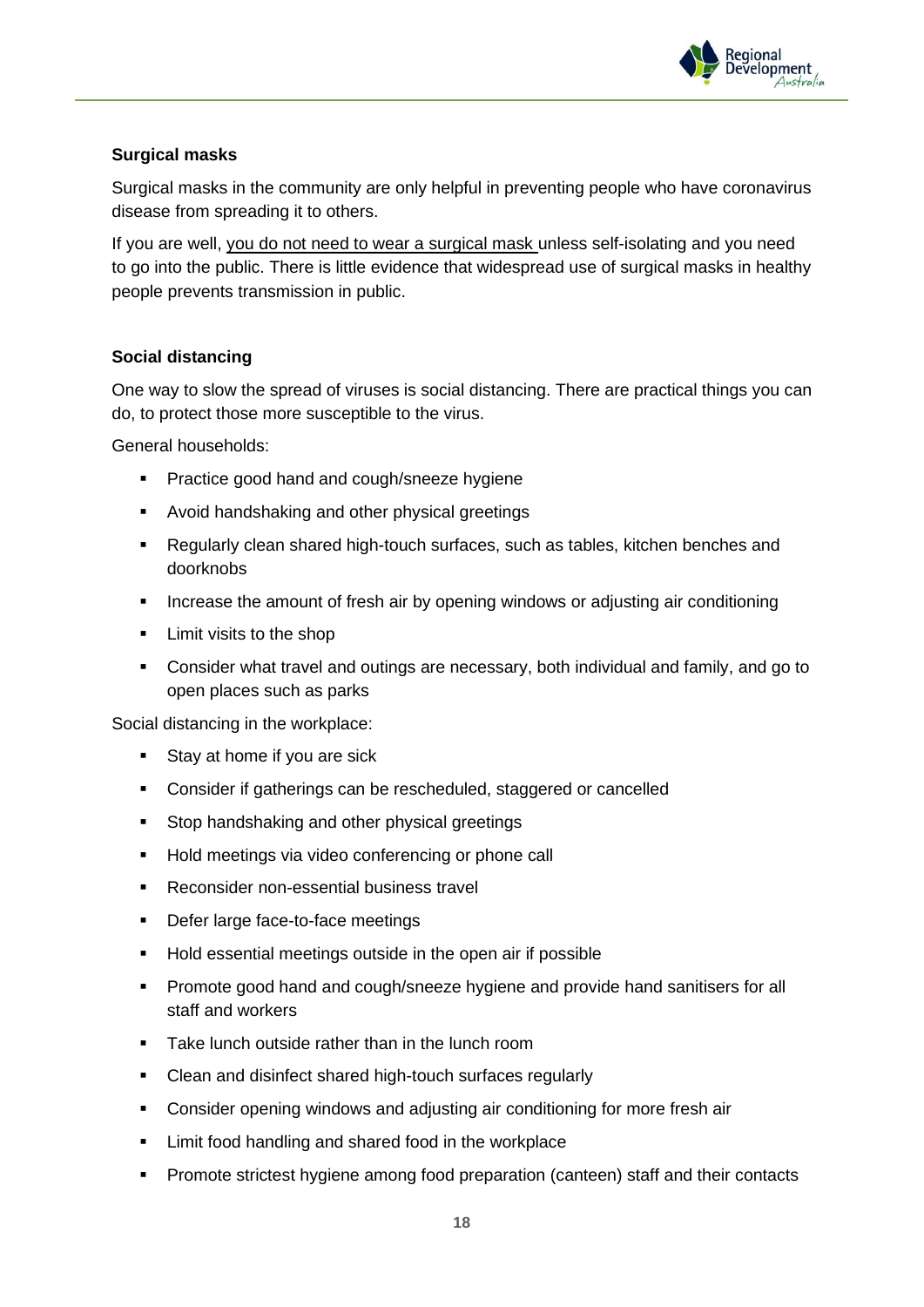

# **Home Isolation**

If you are in home isolation:

- Do not go to public places such as work, school, shopping centres, childcare or university
- **EXE** ask someone to get food and other necessities for you and leave them at your front door
- do not let visitors in only people who usually live with you should be in your home
- do not need to wear a mask in your home, but do wear one if you have to go out (for example to seek medical attention)
- maintain social contact, stay in touch by phone and online with your family and friends

#### **Who is most at risk**

In Australia, the people most at risk of getting the virus are those who have:

- recently been overseas
- been in close contact with someone who has a confirmed case of COVID-19

Based on what we know about coronaviruses, those most at risk of serious infection are:

- people with compromised immune systems (such as people who have cancer)
- elderly people
- Aboriginal and Torres Strait Islander peoples (as they have higher rates of chronic illness)
- people with chronic medical conditions
- people in group residential settings
- people in detention facilities
- To help protect people most at risk, we have recommended limits on public gatherings and visits to vulnerable groups.

# **Resources**

[Department of Health](https://www.health.gov.au/resources/collections/novel-coronavirus-2019-ncov-resources) [FAQs](https://www.health.gov.au/resources/publications/coronavirus-covid-19-frequently-asked-questions)